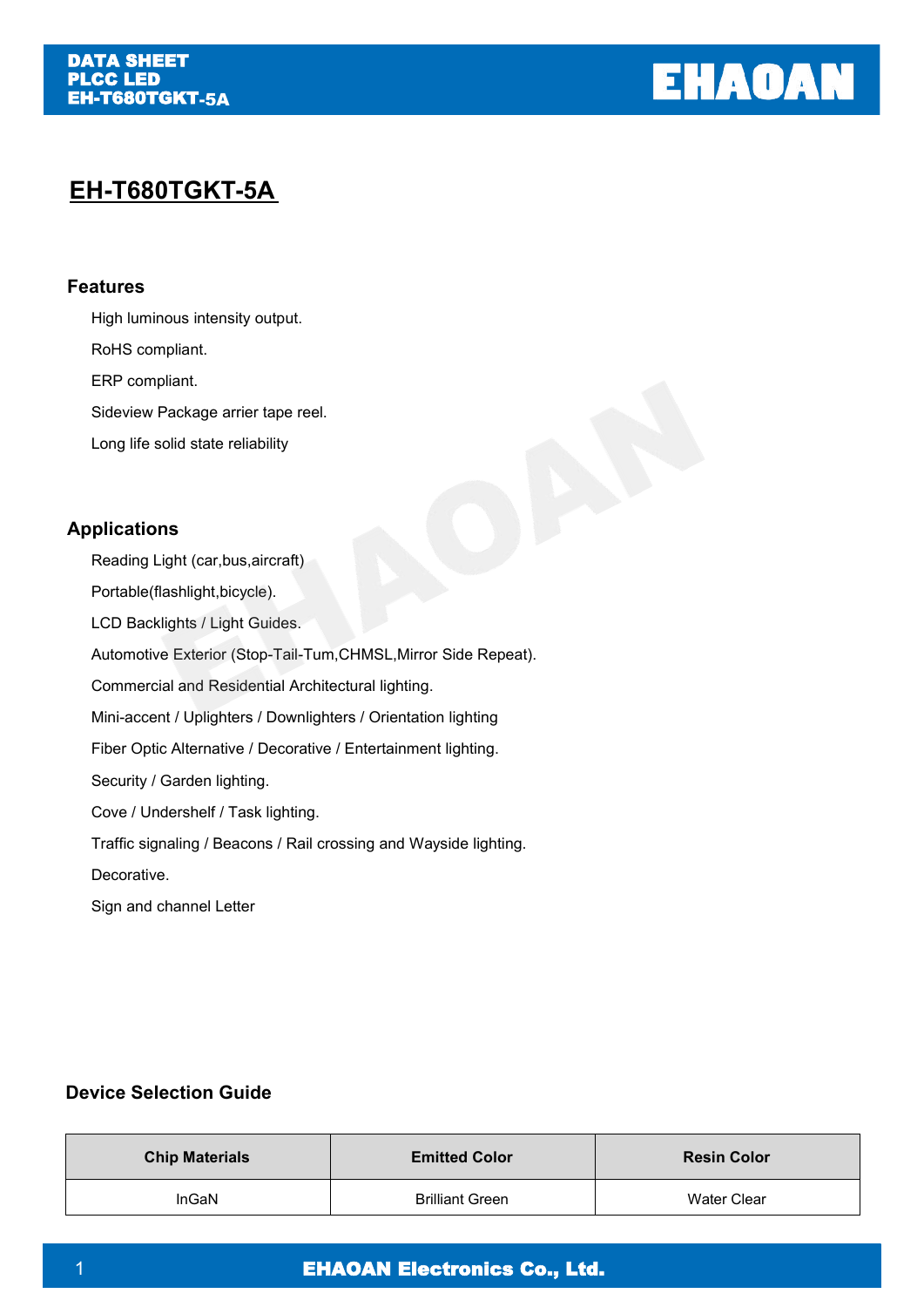**EHAOAN** 

## **Package Dimension**













**Soldering PAD Suggest**

Note: Tolerances unless mentioned ±0.1mm. Unit = mm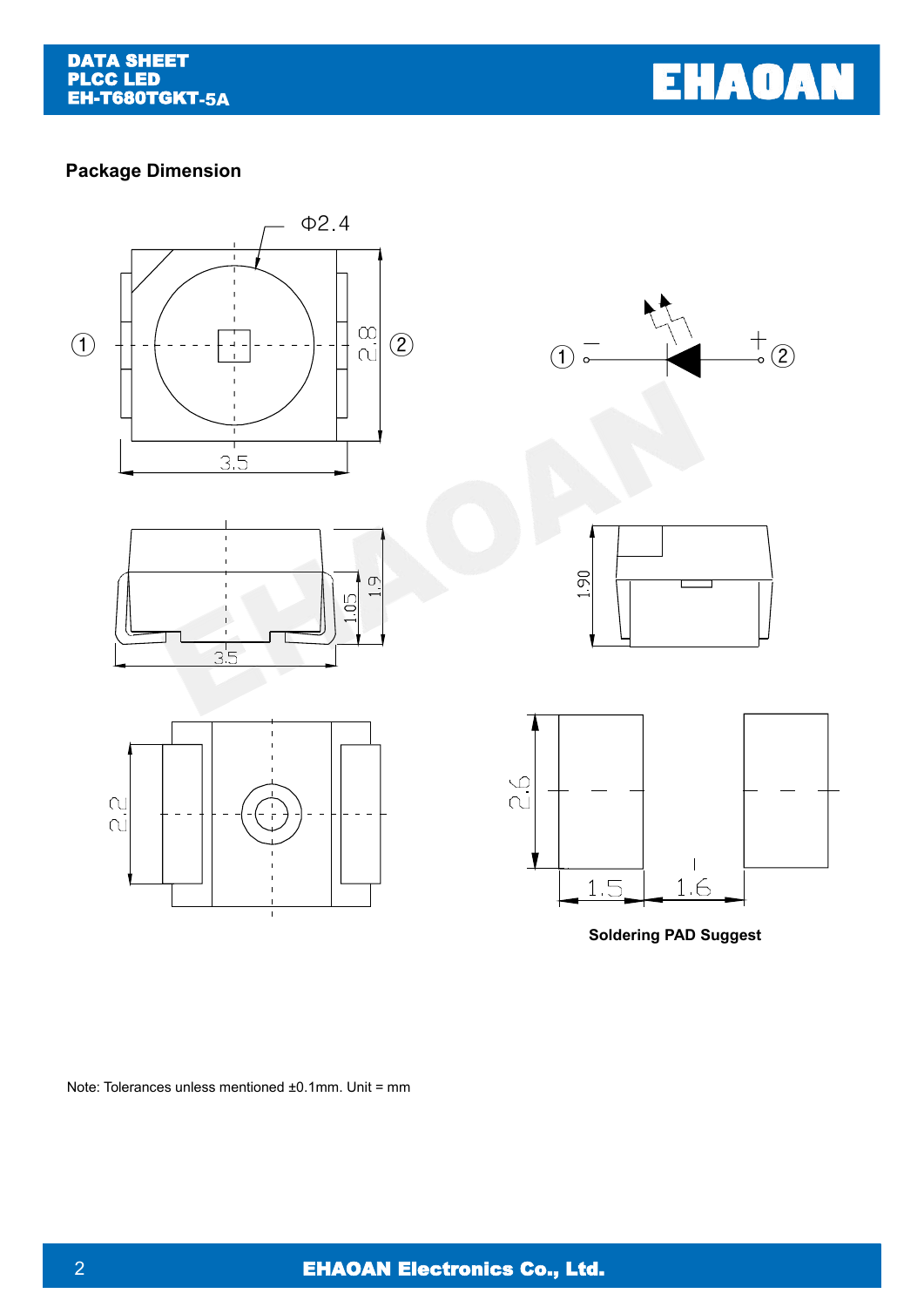## **Absolute Maximum Ratings (Ta=25**℃**)**

| <b>Parameter</b>             | Symbol         | <b>Rating</b>   | <b>Unit</b>  |  |
|------------------------------|----------------|-----------------|--------------|--|
| <b>Forward Current</b>       | IF             | 30              | mA           |  |
| <b>Peak Forward Current</b>  | <b>IFP</b>     | 100             | mA           |  |
| Reverse Voltage              | <b>V</b> R     | 5               | v            |  |
| Power Dissipation            | P <sub>d</sub> | 90              | mW           |  |
| <b>Operating Temperature</b> | Topr           | $-30$ $-+85$    | $^{\circ}$ C |  |
| Storage Temperature          | <b>T</b> stg   | $-40 - +90$     | °C           |  |
| Lead Soldering Temperature   | Tsol           | 260℃ for 5 Sec. |              |  |

# **Opto-Electronical Specification**

| <b>Parameter</b>             | <b>Symbol</b>           | Min.   | Typ.   | Max.   | <b>Unit</b> | <b>Condition</b> |
|------------------------------|-------------------------|--------|--------|--------|-------------|------------------|
| Luminous Intensity           | $\mathsf{I} \mathsf{v}$ | -----  | 1150   | -----  | mcd         | $IF=20mA$        |
| <b>Viewing Angle</b>         | 201/2                   | -----  | 120    | ------ | deg         | $IF=20mA$        |
| Peak Wavelength              | $\lambda p$             | ------ | 530    | -----  | nm          | $IF=20mA$        |
| Dominant Wavelength          | $\lambda$ d             | 515    | -----  | 527    | nm          | $IF=20mA$        |
| Spectrum Radiation Bandwidth | $\triangle$             | -----  | 35     | -----  | nm          | $IF=20mA$        |
| Forward Voltage              | <b>VF</b>               | 2.8    | ------ | 3.6    | V           | $IF=20mA$        |
| <b>Reverse Current</b>       | <b>IR</b>               | -----  | -----  | 5      | μA          | $VR=5V$          |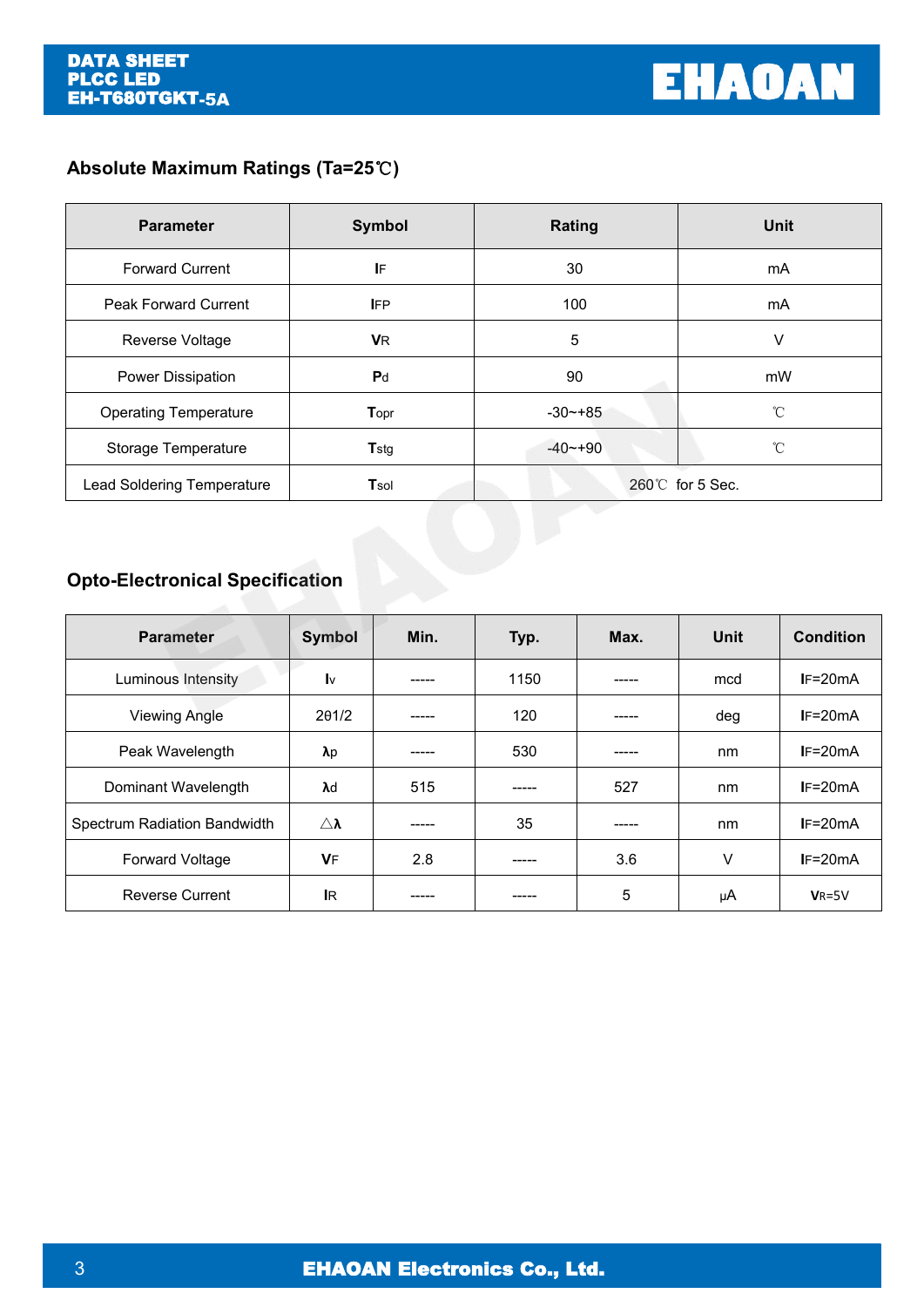

## **Bin Range of Luminous Intensity**

| <b>Bin</b>     | Min. | Max. | <b>Unit</b> | <b>Condition</b> |
|----------------|------|------|-------------|------------------|
| Q <sub>1</sub> | 720  | 900  |             |                  |
| R <sub>1</sub> | 900  | 1150 |             |                  |
| R2             | 1150 | 1400 | mcd         | $IF=20mA$        |
| S <sub>1</sub> | 1400 | 1800 |             |                  |

## **Bin Range Of Dom. Wavelength**

| <b>Bin</b> | Min. | Max. | <b>Unit</b> | <b>Condition</b> |
|------------|------|------|-------------|------------------|
| B          | 515  | 518  |             |                  |
| С          | 518  | 521  |             |                  |
| D          | 521  | 524  | nm          | $IF=20mA$        |
| Е          | 524  | 527  |             |                  |

## **Bin Range Of Forward Voltage**

| <b>Bin</b> | Min. | Max. | <b>Unit</b> | <b>Condition</b> |  |
|------------|------|------|-------------|------------------|--|
| 6          | 2.8  | 3.0  |             |                  |  |
|            | 3.0  | 3.2  |             |                  |  |
| 8          | 3.2  | 3.4  | V           | $IF=20mA$        |  |
| 9          | 3.4  | 3.6  |             |                  |  |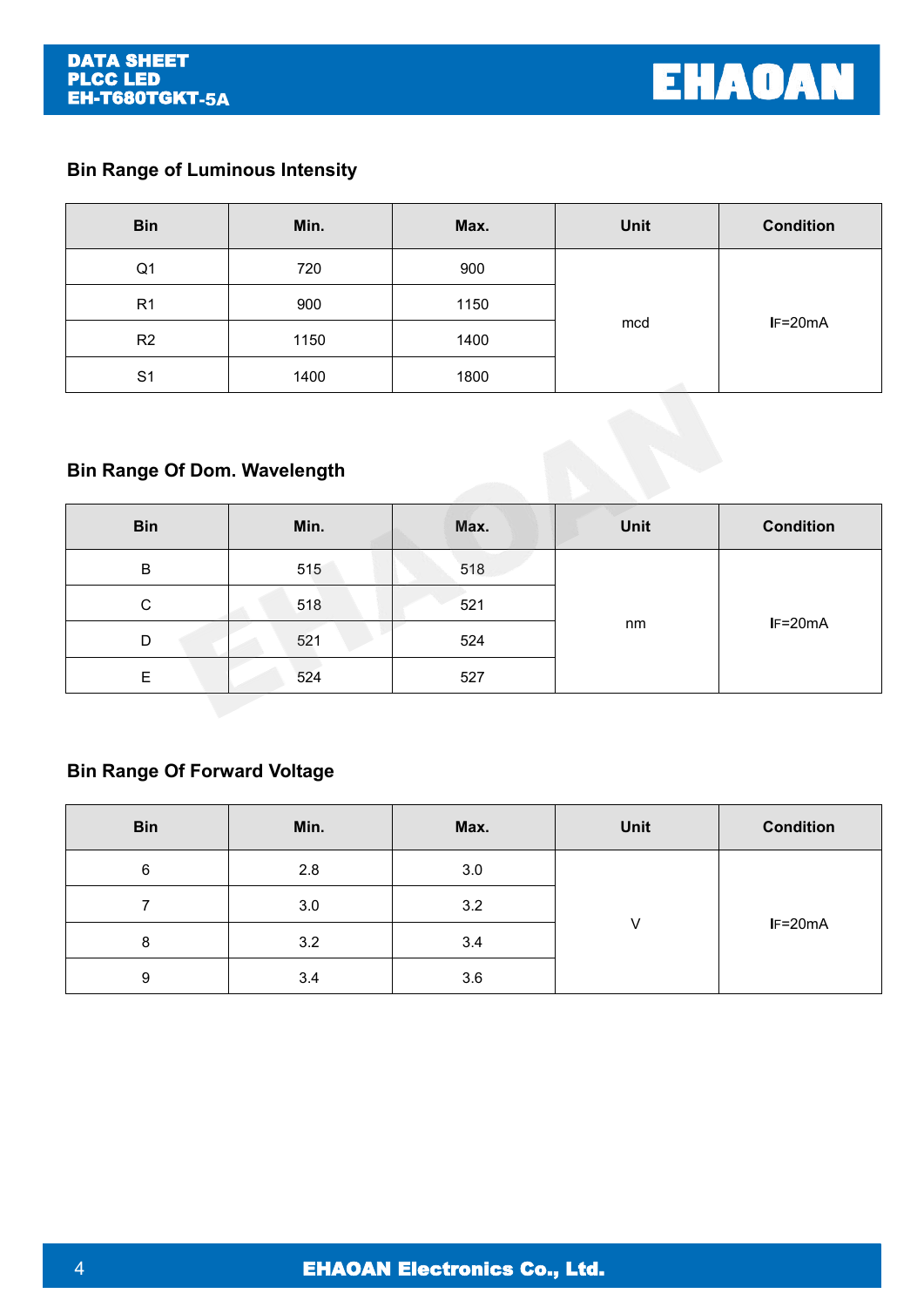

## **Reflow Soldering Instructions**

**Lead Solder**



#### **Lead-Free Solder**



Note:Number of reflow process shall be less than 1 times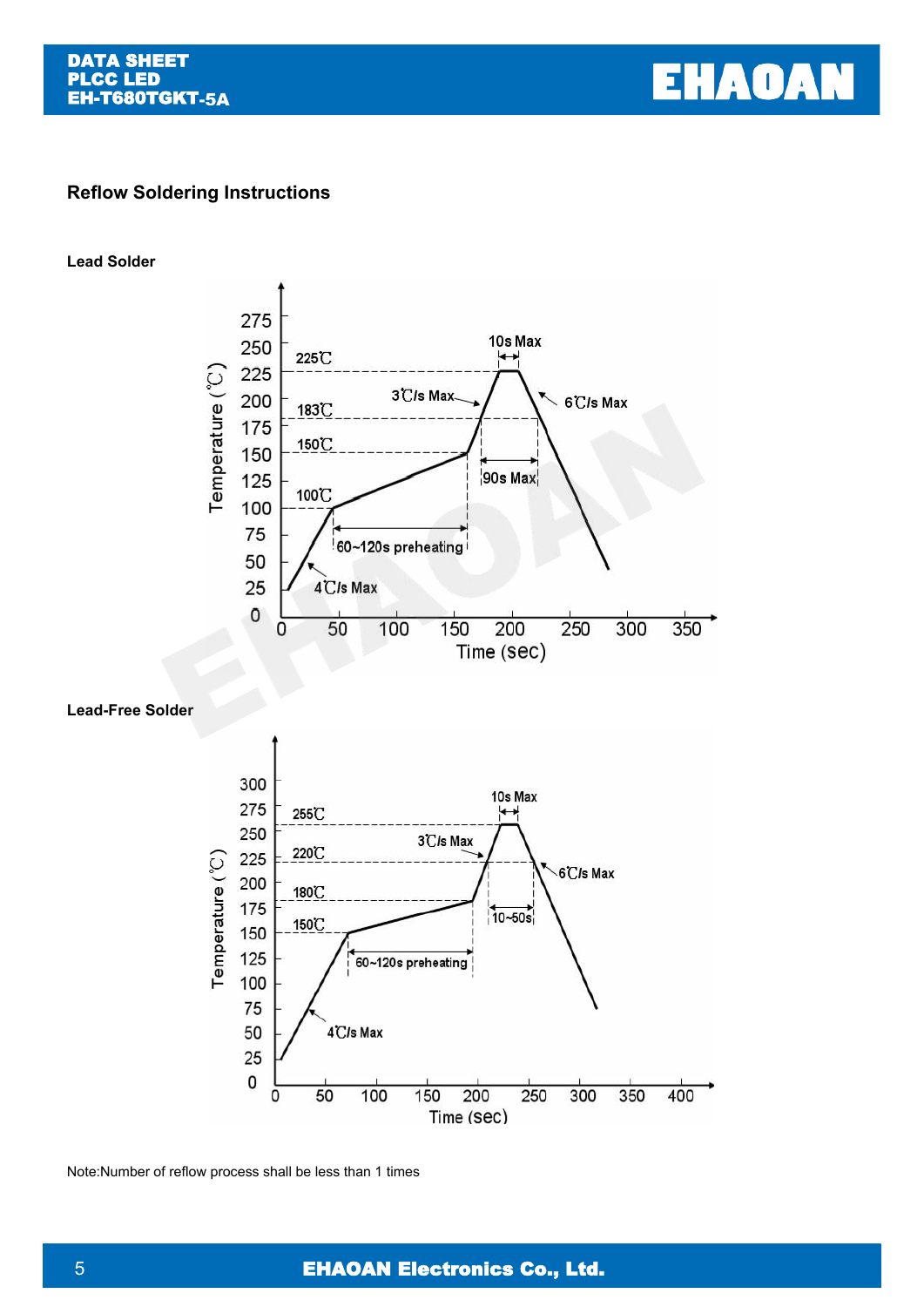

## **Typical Electro-Optical Characteristics Curve**

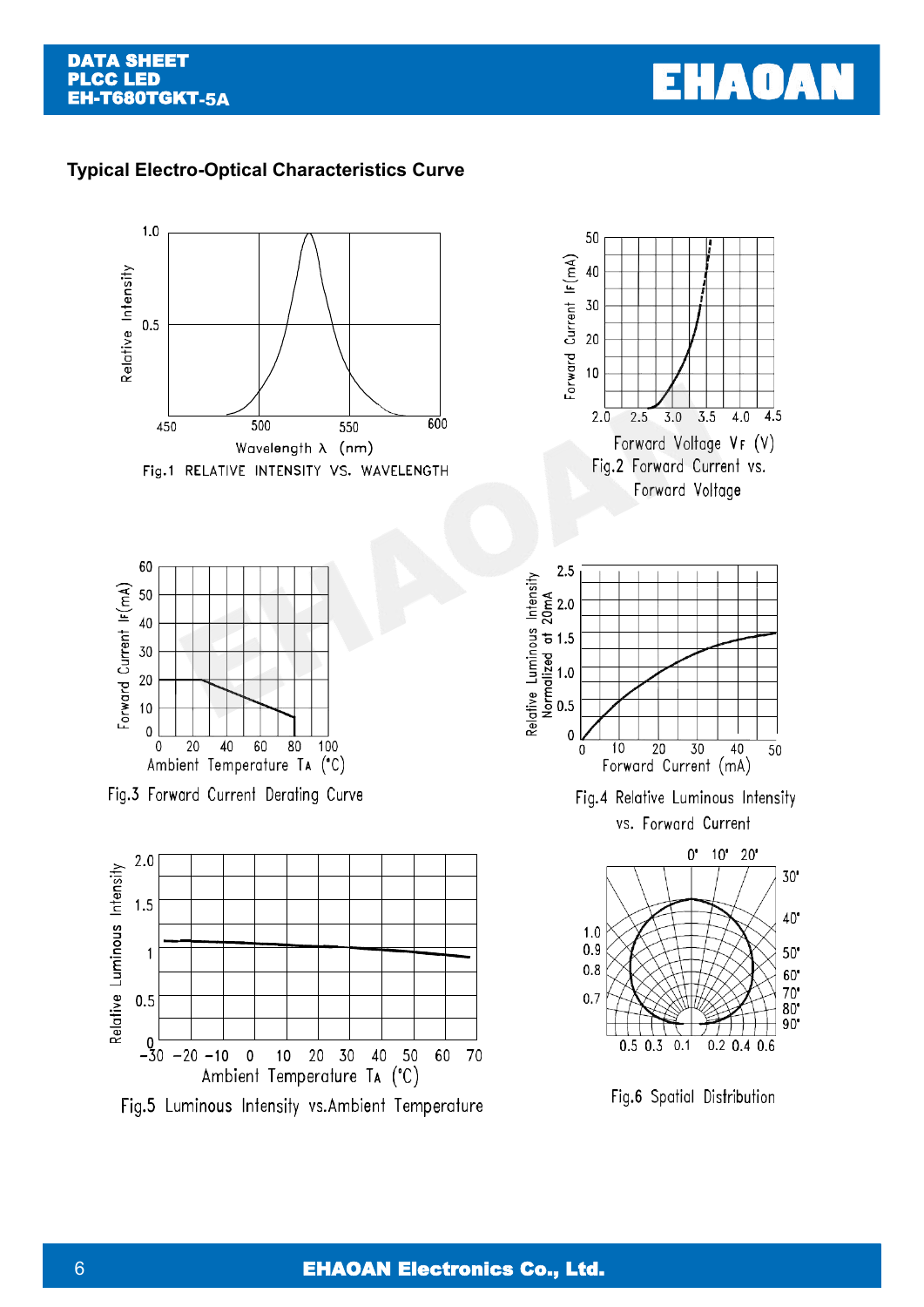

## **Moisture Resistant Packing Materials**

**Label Explanation**



### **Reel Dimensions**

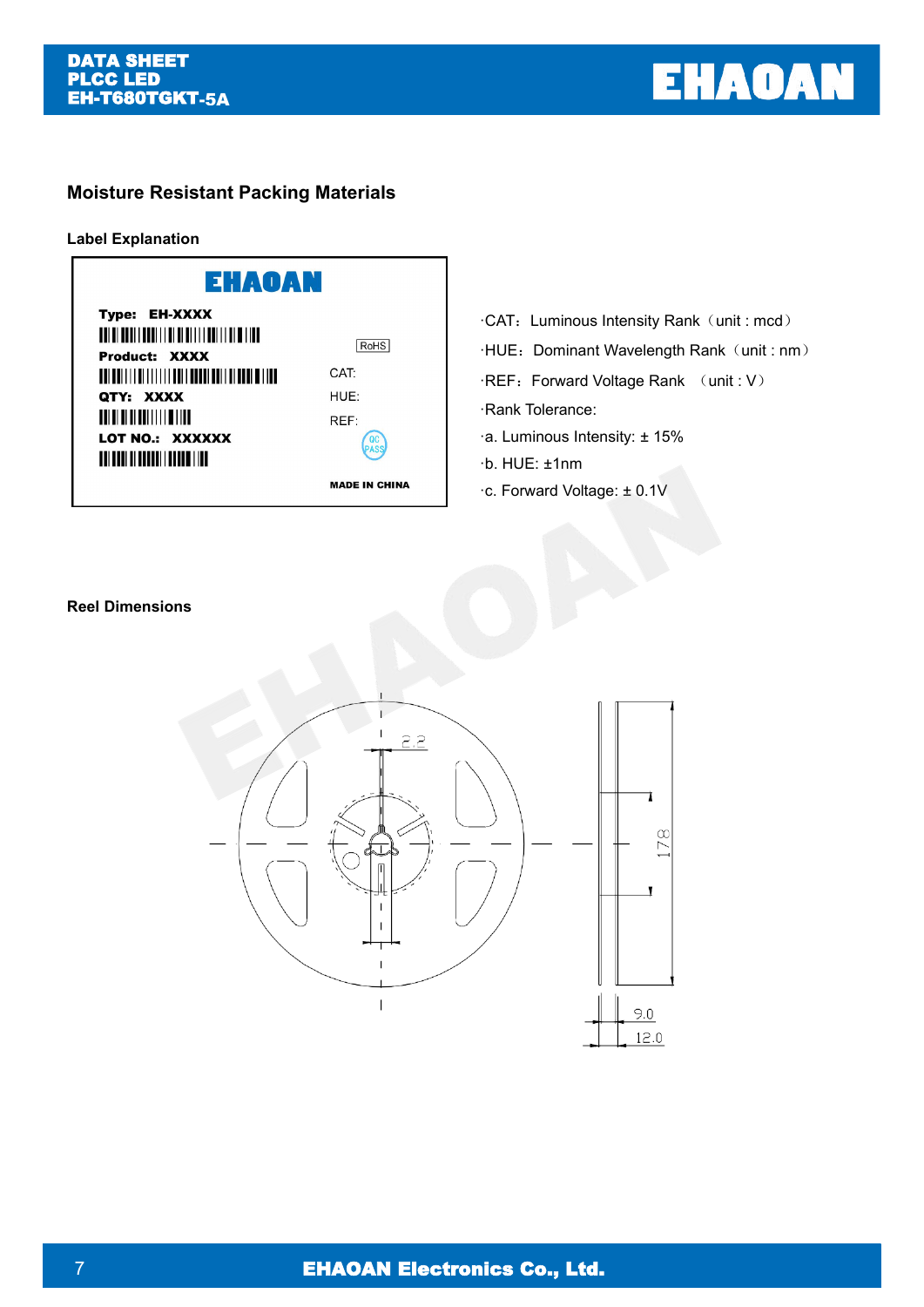

### **Carrier Tape Dimensions: Loaded Quantity 2000 pcs Per Reel**



Note: Tolerances unless mentioned ±0.1mm. Unit = mm

#### **Moisture Resistant Packing Process**



Note: Tolerances unless mentioned ±0.1mm. Unit = mm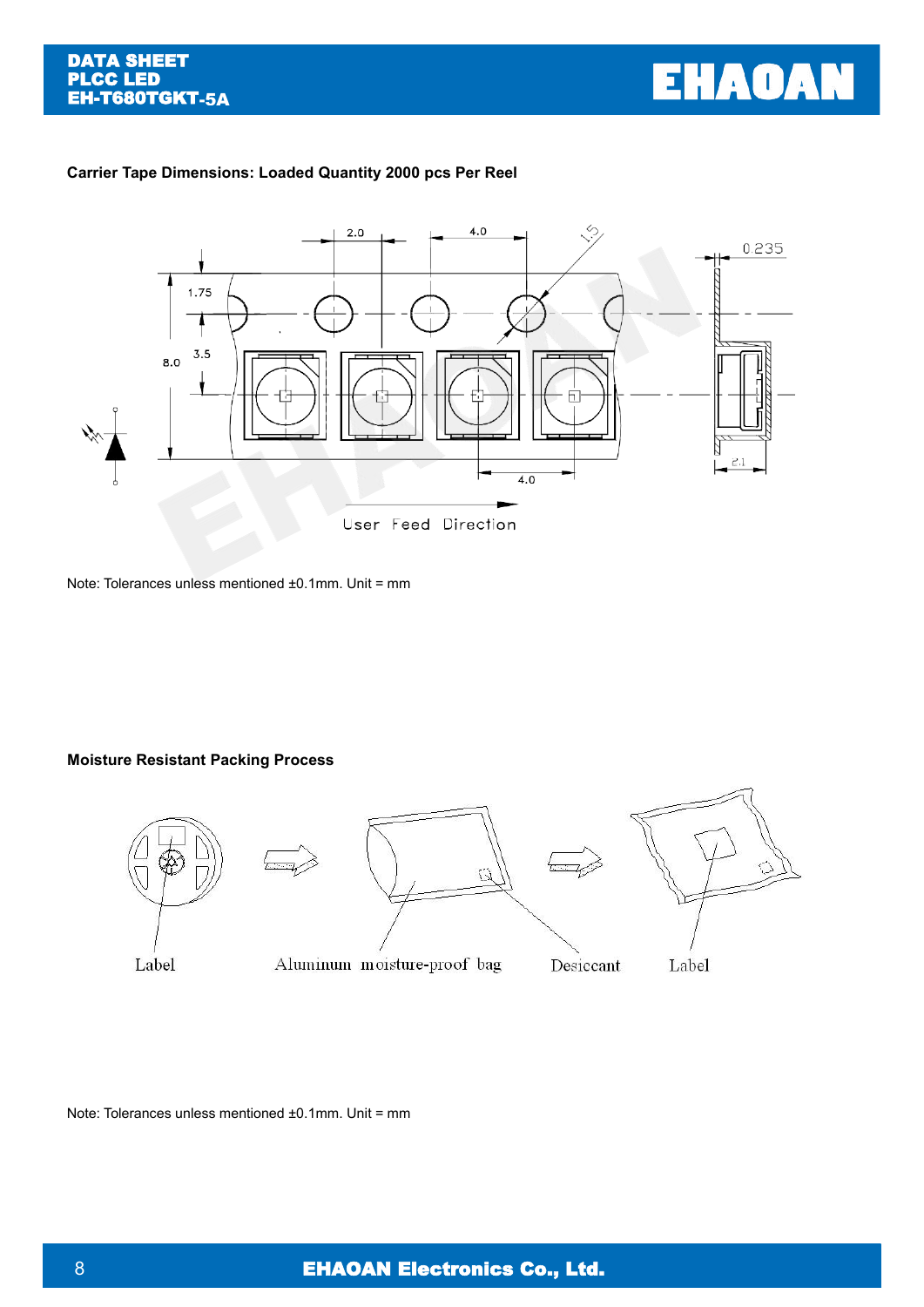

## **Reliability test items and conditions**

The reliability of products shall be satisfied with items listed below. Confidence level: 97% LTPD:3%

| No.            | Item                                   | <b>Ref. Standard</b>             | <b>Test Condition</b>                                                                    | <b>Time</b> | Quantity | Ac/Re |
|----------------|----------------------------------------|----------------------------------|------------------------------------------------------------------------------------------|-------------|----------|-------|
|                | Reflow                                 | <b>IEC/TR</b><br>60068-3-12-2014 | Temp:260°C<br>max T=8 sec                                                                | 3 times     | 22PCS    | 0/1   |
| $\overline{2}$ | Temperature Cycle                      | IEC60068-2-14:<br>2009           | 80°C±5°C 15min<br>$\uparrow \downarrow 5$ min<br>$-30^{\circ}$ C $\pm 5^{\circ}$ C 15min | 100Cycles   | 22PCS    | 0/1   |
| 3              | <b>High Humidity</b><br>Heat Life Test | IEC60068-2-78:<br>2001           | 300 CYCLES                                                                               | 500H        | 22PCS    | 0/1   |
| 4              | <b>High Temperature</b><br>Storage     | Tested with<br>yuliang standard  | Temp:85°C±5°C                                                                            | 1000H       | 22PCS    | 0/1   |
| 5              | Low Temperature<br>Storage             | IEC60068-2-1:<br>2007            | Temp:-30 °C ±5 °C                                                                        | 1000H       | 22PCS    | 0/1   |
| 6              | Life Test                              | Tested with yuliang<br>standard  | Ta=25 $°C$ ±5 $°C$<br>IF=50mA                                                            | 1000H       | 22PCS    | 0/1   |